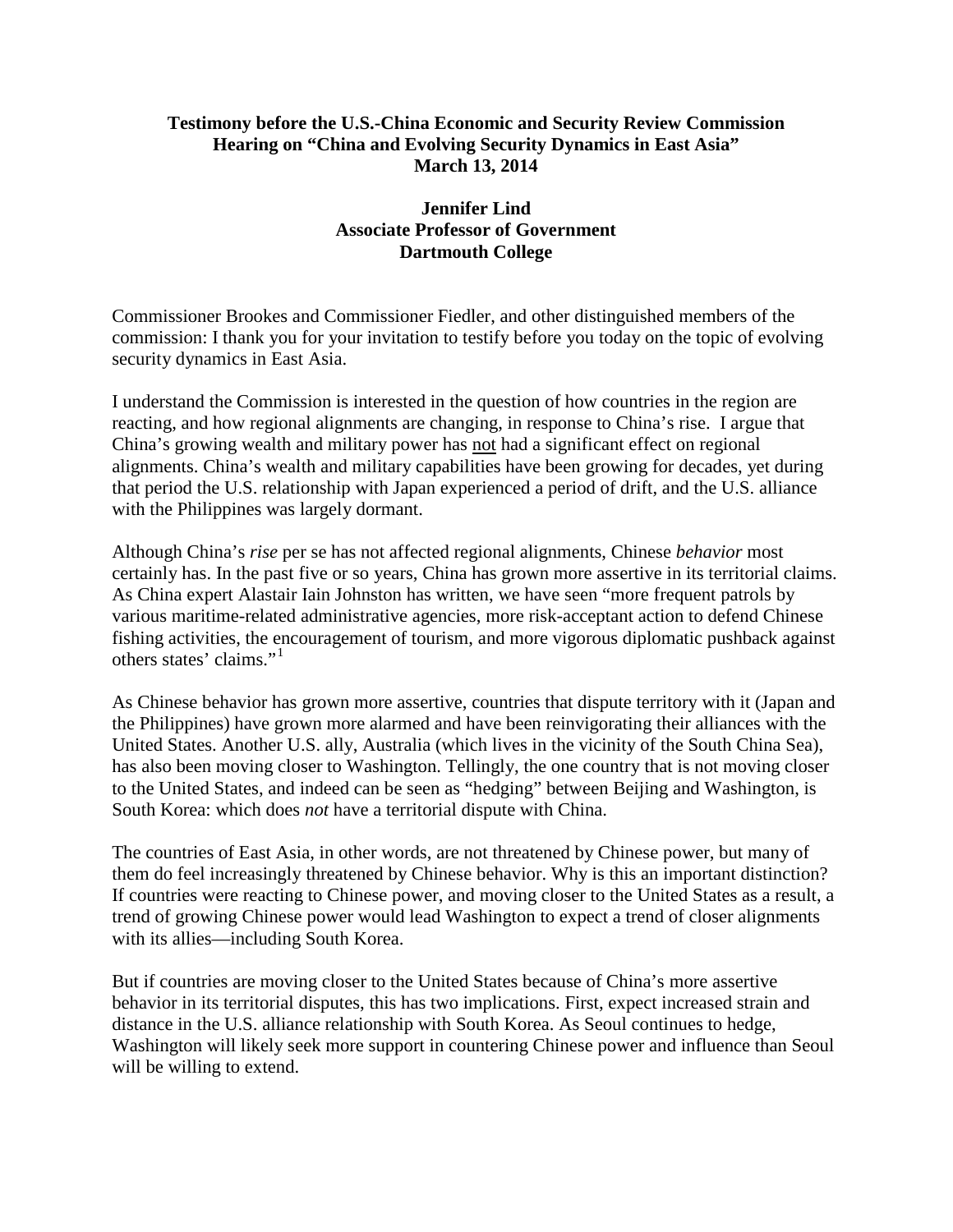Second, regarding its other, increasingly close partnerships, Washington should not take this closeness for granted. They are being driven by China's current assertive behavior—which has changed before, and could change again.

In the remainder of my testimony, I describe (1) the allies who appear to be moving closer to the United States, namely Australia, the Philippines, and Japan. I next (2) turn to a discussion of South Korean hedging, in which I note that one form of South Korean hedging is its unwillingness to move closer to Tokyo. Finally, (3) I conclude with implications for American diplomacy. I draw upon the case of Cold War Berlin as a model for U.S. alliance management in future challenges in East Asia.

# **REACTIONS TO RISING POWER**

The Commission has attentively monitored the stunning rise of Chinese wealth, as well as China's increased military power. At the outset it is important to note that the United States has so far welcomed the increase of Chinese wealth and influence, and has sought to integrate China into the global economy and leadership institutions. This has created a situation in which the United States and China find their two societies and economies deeply interconnected, to both of their benefit. Many scholars of international relations, however, expect that if Chinese wealth continues to grow, relations with the United States will grow more competitive. In such a competition, the United States would care deeply about its network of regional alliances, and how allies are reacting to an increasingly powerful China.

When confronting a rising power, countries might be more accommodating or more antagonistic. On the accommodating end of the spectrum, countries might acquiesce to the demands that the rising power is making (territorial, political, economic). They might choose to strategically align with the rising power, viewing this as less expensive and less dangerous than attempting to confront it. They will embrace a narrative that unites the two countries and distances them from others. Usually, it is smaller powers (rather than great powers) that adopt more accommodating strategies: because they lack the capacity to balance against the rising power, or because allies are unavailable. $<sup>2</sup>$  $<sup>2</sup>$  $<sup>2</sup>$ </sup>

At the other end of the spectrum is "balancing," in which countries seek to limit the other country's rise. They build up their own military power and mobilize their societies against the rising power. They search for diplomatic and military allies to aid them in their effort. They reject the rising power's growing demands, engage in competitive diplomacy, and may also seek to arm its enemies at home and abroad. Countries that adopt this strategy are usually other great powers, who have the capacity to stand up to the rising state.

Countries can also react to a rising power by "hedging"—by working both sides. They accommodate the rising power in many ways, but keep their options open by maintaining good relationships with other potential allies.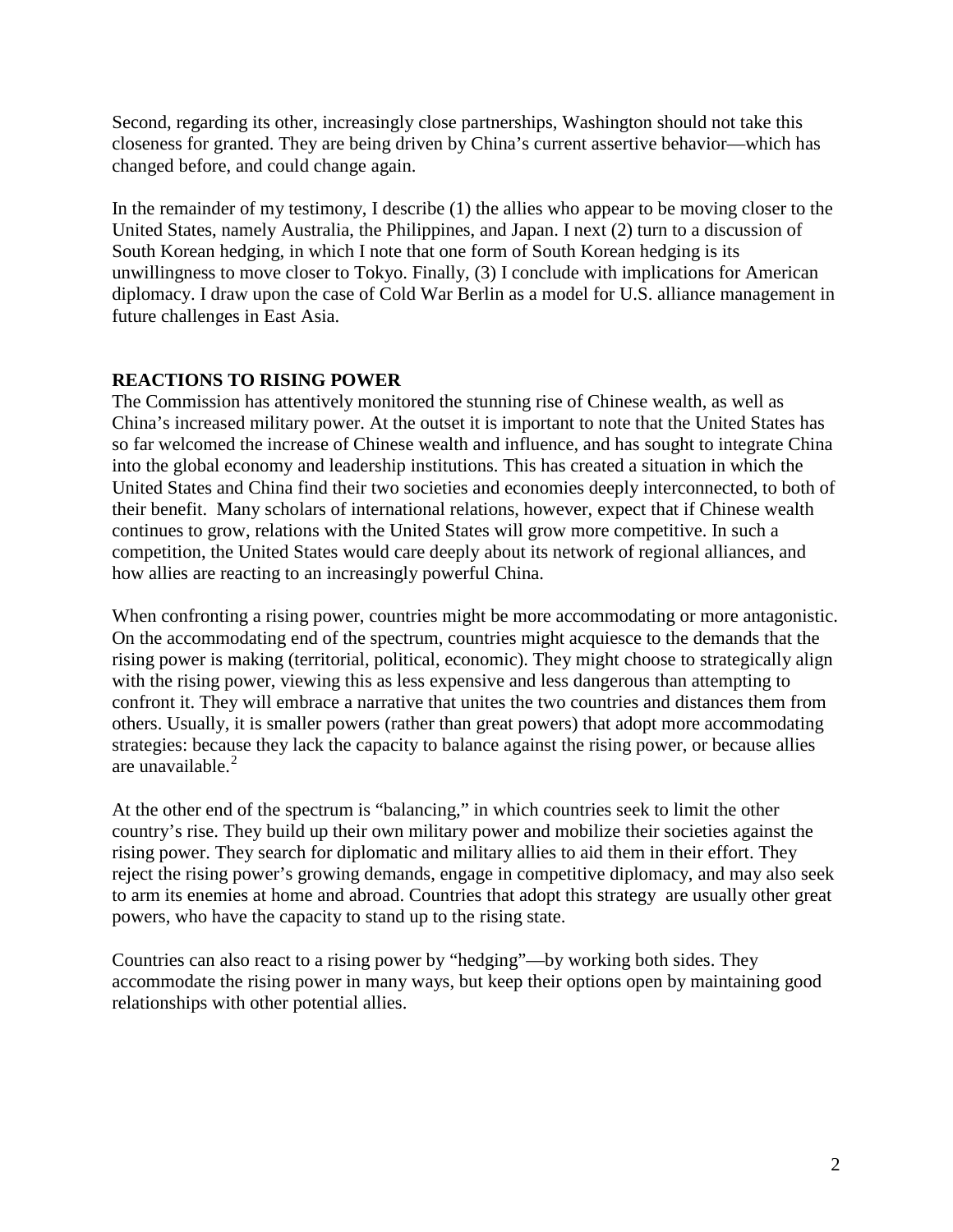#### **THE BALANCERS**

In some cases, China's increased territorial assertiveness has led countries to take steps to "balance" against China's rise by moving closer to the United States.

*Australia*. The strengthening that we have seen in ties between the United States and Australia allies through the 1951 ANZUS treaty—was far from a foregone conclusion. Australia enjoys favorable geography that puts long stretches of Pacific Ocean between itself and China. Furthermore, China is Australia's largest trading partner: indeed, as the Chinese economy has boomed, Chinese demand for Australia's raw material exports has soared. Some Australian strategists have urged Canberra to adopt a hedging strategy, so to avoid angering Beijing, and to help dampen what they see as an unnecessary "spiral" of competition in U.S.-China relations.

Nonetheless, in recent years, the alliance between the United States and Australia has become stronger. Formerly, Australia hosted only a smattering of American troops. Today, Australia is playing a major role in the U.S. "pivot" or "rebalancing" to Asia – in 2011 the allies announced that 2,500 U.S. Marines would be stationed in Darwin.

*The Philippines*. The United States and the Philippines are also moving closer together. A U.S. ally since 1952, the Philippines ejected the U.S. military from its bases (Clark Air Force Base and U.S. Naval Base Subic Bay) in 1992. The alliance continued, but only recently has it become more strategically significant to both sides. Both sides are reacting out of greater concern about Chinese behavior. For its part, the Philippines claims parts of the disputed Spratly Islands, which the Chinese have claimed in full. The Philippines has arguably absorbed the brunt of China's increased territorial assertiveness–they previously controlled an area, Scarborough Shoal, but lost control of it to China, which has been pressing for control in other areas (Ayungin).<sup>[3](#page-9-2)</sup>

In this context Washington and Manila have been pursuing renewed security cooperation. Secretary of State Hillary Clinton visited there in 2011 to celebrate the 60th anniversary of the alliance, with a prominent photo-op on the deck of a U.S. warship. More recently Secretary of State John Kerry has also visited, as over 1,000 U.S. soldiers and Marines provided disaster relief in the wake of Typhoon Haiyan. The U.S. and the Philippines are currently negotiating a deal, which they are expected to conclude soon, in which there would be increased U.S. troop rotation through the Philippines. Last month, Philippine President Benigno Aquino warned about a failure to resist aggression in the South China Sea by comparing the situation to Hitler's aggression in Czechoslovakia in the 1930s.

A reinvigorated U.S.-Philippine relationship keeps a longstanding ally, a democracy—with whose people our society and our military have a deep history and close ties—within the U.S. political orbit. At the same time, the U.S. security guarantee of the Philippines brings danger as well. It exposes the United States to the risk of being entangled in a crisis or even war over this territorial dispute—one in which Americans have no direct stake and would not otherwise be involved.

*Japan.* The U.S.-Japan alliance has been reinvigorated by China's increased hawkishness in the East China Sea. After the fall of the Soviet Union, people worried about an alliance "adrift"; the Japanese worried that the United States no longer valued Japan as an ally, and feared that the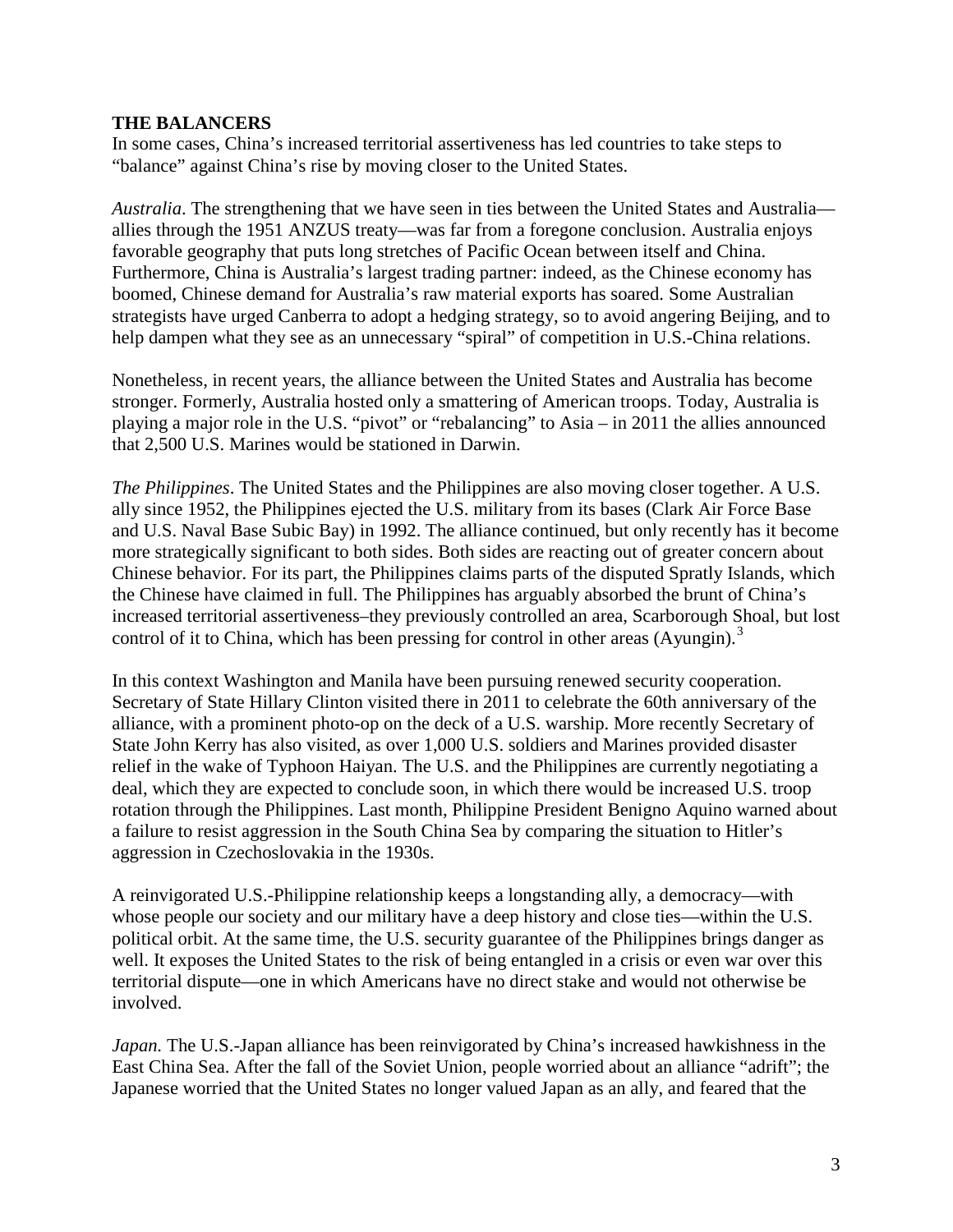United States was prioritizing Beijing over Tokyo. But the days of "Japan-passing" have passed. Japan is America's most valuable ally in the Pacific because of its wealth and high level of development, its highly capable maritime forces, and because both countries worry about China's increasingly aggressive behavior.

Beijing has given Japan several grounds for concern about how a powerful China would behave. Since the 1990s the Chinese Communist Party conducted a "patriotic education campaign" that emphasizes China's wartime suffering at the hands of the Japanese. In the Chinese media, "anti-Japanism" sells, and thus flourishes; hatred of Japan surges through Chinese microblogs. Anti-Japanese protests in China in 2012 featured violence against Japanese-owned businesses, and calls for the extermination of Japanese (rhetoric that Beijing did not repudiate).

The two countries run an increasing risk of conflict over competing claims to ownership of islands in the East China Sea (Senkaku/Diaoyu). A political crisis occurred in 2010 when a Chinese fishing trawler rammed a Japanese Coast Guard ship, after which the Japanese authorities arrested the captain. Since then Chinese incursions into the airspace and waters of the islands have grown more frequent. Japan Air Self-Defense Force F-15J fighters have intercepted Chinese surveillance planes about 30 km from the Senkaku/Diaoyu islands. A Chinese helicopter once flew to within 70 meters of Japanese Maritime Self-Defense Force destroyer *Samidare*. Last year, a Chinese vessel locked weapons-guiding radar on Japanese destroyer. Earlier this winter, the Japanese protested when Beijing declared a Chinese Air Defense Identification Zone (ADIZ) over the area.

In this context of growing Chinese assertiveness, Tokyo and Washington have been moving closer together. A series of Japanese policies reflect a renewed Japanese commitment to the alliance. Japan ousted a prime minister (Hatoyama) who seemed to advocate a more equidistant approach toward China and the United States. In the wake of anti-Japanese violence in China in 2012, the conservative Abe Shinzo became prime minister. Abe favors a "patriotic" stance on history issues, advocates close alliance relations with the United States, and wants to strengthen Japanese defense. Tokyo and Washington have smoothed over obstacles to resolving basing disputes on Okinawa (i.e., the relocation of Marine Corps Air Station Futenma). The Futenma relocation has vexed the allies for more than a decade; while the road to its resolution remains rocky, the issue in the past few years has moved in a far more productive direction.

Abe is also pursuing important legal and institutional reforms that will have the effect of facilitating U.S.-Japan cooperation and greater Japanese defense activities. Abe's government presided over the establishment of a National Security Council (a move welcomed by U.S. defense officials to ease policy coordination) and the passing of a secrecy law (viewed as important for intelligence sharing).

Additionally, the Abe government is deciding whether to lift its long-standing legal prohibition against "collective self-defense," namely, Japan's ability to come to the defense of allies (when Japan itself is not under attack). Constitutional interpretation has long held that collective selfdefense is prohibited. Toward changing this interpretation, the Abe government has appointed a group of experts to study the issue; their report (due in April) is expected to recommend a lifting of the ban. The government will likely submit revision for the Diet's approval this autumn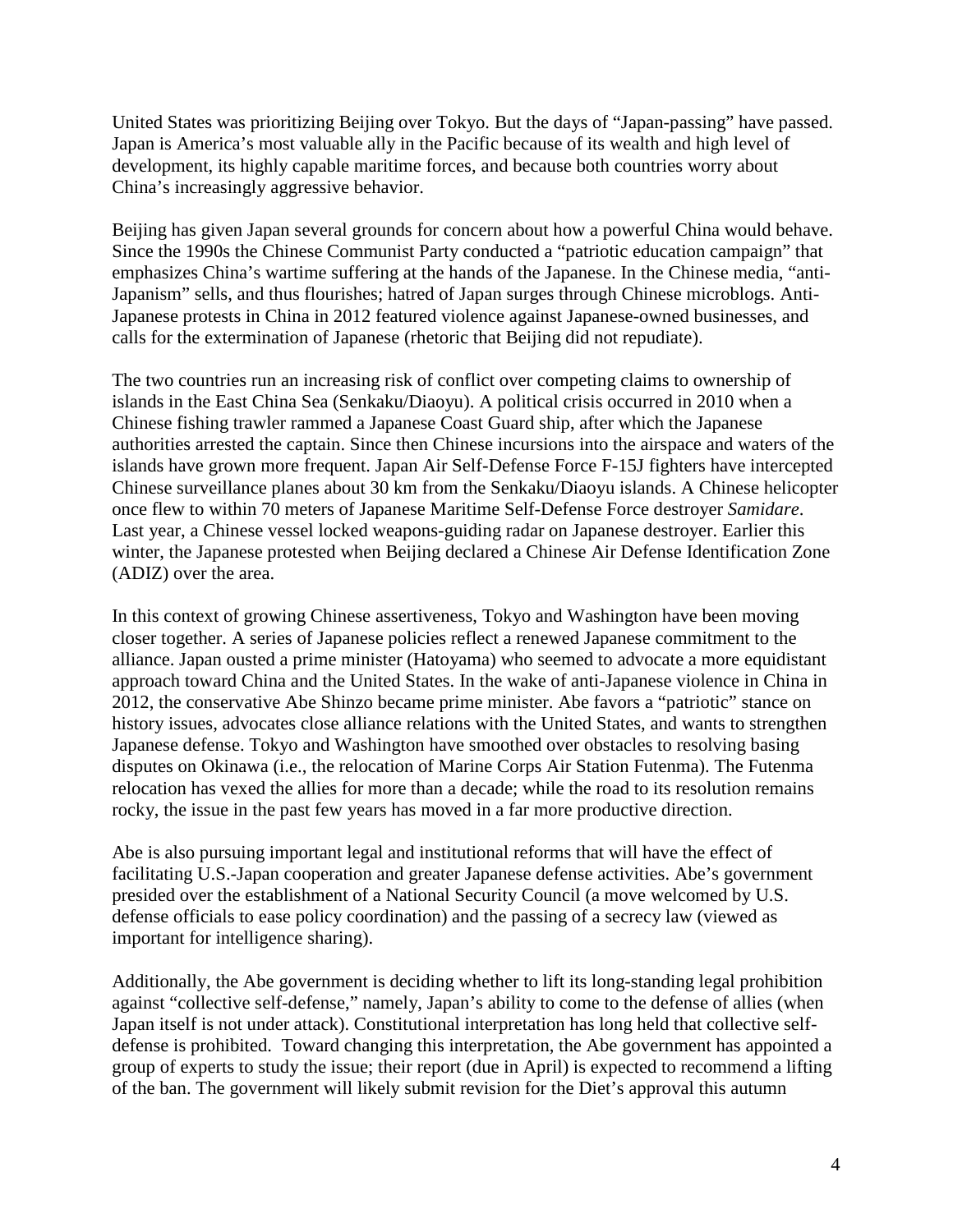(although Abe has said Cabinet approval alone would be enough to change the prevailing constitutional interpretation). Someday, Japan under Abe may also decide to move toward constitutional revision –the revision or abolishment of Article 9: a seminal event that would permit Japanese power projection.[4](#page-9-3)

All of these profound and (from the U.S. standpoint) positive changes in Japanese security policy suggest a rock-solid alliance, yet at the same time, a flurry of commentary in both Japan and the United States laments an alliance in trouble. The reason for this doubt (which I will discuss later in my testimony) relates to the fact that while the United States and Japan share many common security interests, their interests are not perfectly aligned, and the area of divergence—namely, Japan's island disputes—are becoming increasingly salient in East Asia. It is important, however, to understand that *never before* have U.S. and Japanese interests been so compatible, and thus never before has foundation of the alliance seemed so robust.

## **HEDGING**

Not all allies are moving closer to the United States in response to China's rise. Specifically, the Republic of Korea (ROK), an ally since the Korean War in 1953, appears to be pursing a hedging strategy of maintaining close ties with both Beijing and Washington. According to Yonsei University professor Han Suk-lee, "South Koreans believe that it is against their national interest to promote one relationship at the expense of the other."<sup>[5](#page-9-4)</sup>

U.S.-ROK military relations remain close, but show signs of some distance. Seoul maintains its alliance with the United States, and the two countries enjoy excellent political, military, economic, and cultural relations. In the past several years, the two countries have negotiated a realignment of U.S. forces in South Korea with an eye to making the U.S. military presence there more sustainable. At the same time, South Korean military doctrine also reflects the pursuit of independent military capabilities, particularly related to its concerns about North Korean nuclear weapons. Poll data show that over 60 percent of the South Korean people believe that South Korea should acquire an independent nuclear deterrent. Although this has not yet occurred, Seoul has been pursuing greater autonomy from the United States in the strategic realm. With the North Korean threat it mind, Seoul concluded a deal last year with the United States to extend the range of its missiles (up to a 500 mile range). The South Korean military is also developing an independent cyberweapons capability with which to independently attack North Korean nuclear facilities.<sup>[6](#page-9-5)</sup> The pursuit of such capabilities represents one form of South Korean hedging.

Hedging is also evident in Seoul's close ties with Beijing. The two countries enjoy deep trade and cultural ties. They normalized political relations in 1993, recently celebrating the twentyyear anniversary of formal ties. Political relations between Beijing and Seoul have become very warm and productive. Indeed, Chinese leaders have described the recent period as "the best period of ROK-China relations in history." This is not accidental; as Chinese analyst Jin Kai argues, "Reaching out to Seoul is a part of China's counter-measures to the U.S. 'pivot to Asia." $<sup>7</sup>$  $<sup>7</sup>$  $<sup>7</sup>$ </sup>

One aspect of South Korea's hedging is the distance it maintains from Japan. Seoul's rejection of closer relations with Tokyo reassures China that the ROK is not participating in a balancing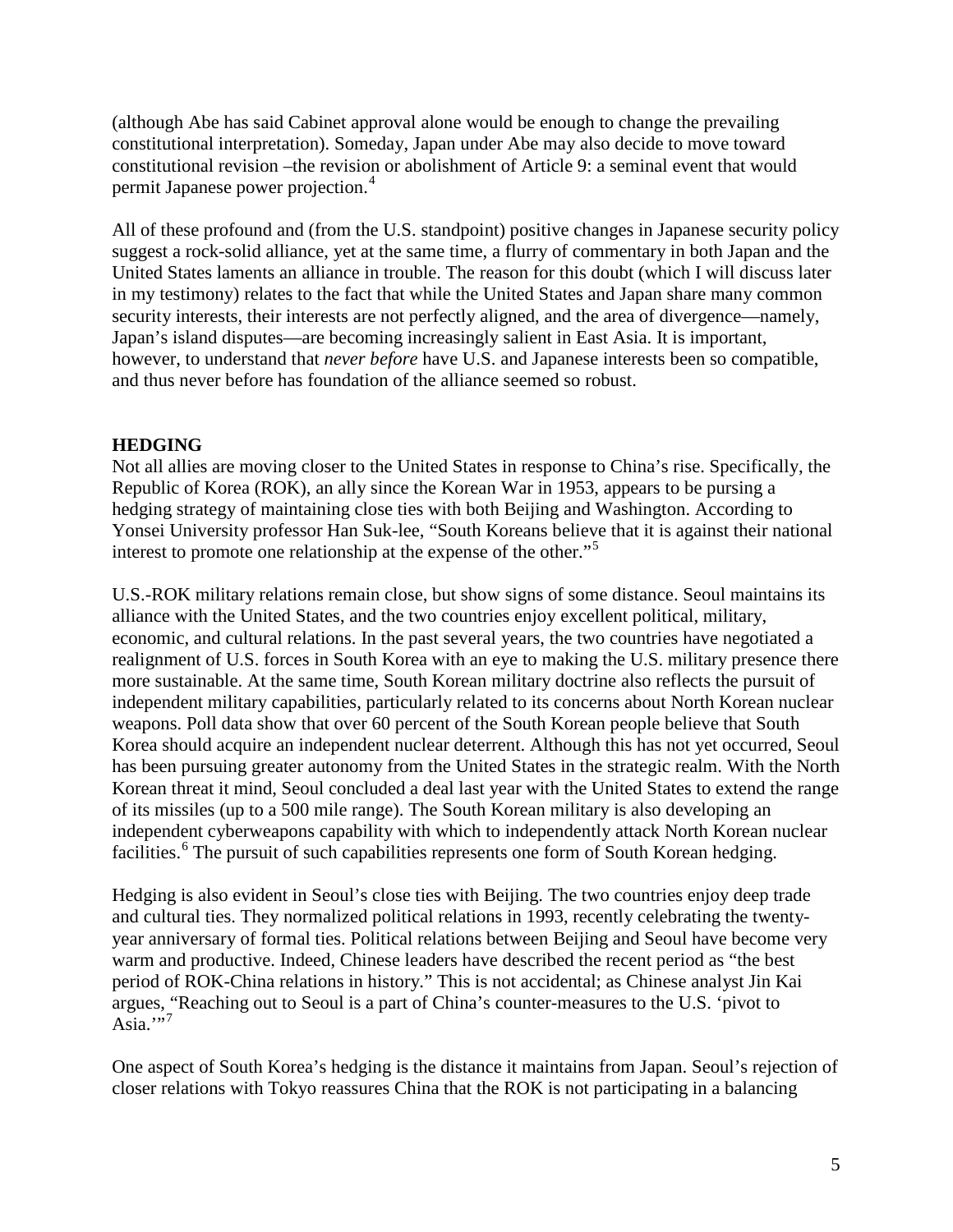effort. Just a decade or so ago, observers were heralding a new, amicable era in Japan-ROK relations. South Korean leaders accepted Japanese apologies for World War II atrocities and pledged to move relations forward. But as Chinese power has grown, relations between Seoul and Tokyo have grown noticeably less cooperative. After some South Korean leaders sought to promote intelligence-sharing with the Japanese (an agreement known as the General Security of Military Information Agreement, or GSOMIA), many South Koreans lashed out against it, citing that Japan could not be trusted. Similarly, plans by South Korean leaders for logistical cooperation in peacekeeping/humanitarian/disaster relief operations (the Acquisition and Cross-Servicing Agreement, ACSA) had to be shelved amidst the public outcry it produced.<sup>[8](#page-9-7)</sup>

The South Korean narrative (evident in leaders' statements and media coverage) depicts Japan as a malignant, potentially recidivist aggressor. Frequent in the South Korean discussion of Japan is its mistreatment of Koreans in the early twentieth century, and calls for Japan to atone for its past atrocities toward Koreans and others. South Korean commemoration emphasizes anti-Japanism, and this includes "ganging up" with Beijing against Tokyo. Recently, the Chinese and South Koreans erected a statue in Harbin, China of Ahn Jung-geun, a Korean who during the Japanese occupation shot and killed Japanese official Ito Hirobumi while Ito was visiting Harbin. This statue is South Korean hedging cast in bronze.

To be sure, Koreans suffered terribly at Japan's hands during Japan's colonial rule from 1910- 1945. And when Koreans raise history issues, they are often justifiably reacting to times when Japanese leaders said or did something quite troubling. Tokyo, for its part, could make itself a far more amiable ally with its own dealings with history. Yet at the same time, as seen in the remarkable transformation of relations in other cases (for example, U.S.-Japan relations, and Franco-German relations after World War II), countries intent on reconciliation forge compromise on historical issues and craft a unifying narrative about the past. Instead, Seoul has reversed previous steps to put the past behind. South Korean leaders lambast Japan for impenitence for its World War II atrocities and demand additional Japanese apologies. This approach reflects disinterest in reconciliation with Tokyo.

In other words, the common theme that "history is getting in the way" of reconciliation between Japan and South Korea is incorrect. History does not "get in the way": leaders decide (based on strategic or other interests) whether or not they want to seek reconciliation, and as a result they either put history in the way, or make efforts to remove it as an obstacle.<sup>[9](#page-9-8)</sup> The fact that South Koreans are unwilling to compromise on history issues certainly relates in some part to Japanese behavior, but also reflects Seoul's hedging between China and the United States. This has enabled the Chinese to conclude, as does analyst Jin Kai, "Seoul is not with the 'other side' at the moment, and Beijing won't have to worry about a face-off with "The Three Musketeers."<sup>[10](#page-9-9)</sup>

## **IMPLICATIONS FOR U.S. POLICY**

In its East Asian alliances, the United States sees some allies who are seeking closer cooperation with it. They have done so not as a result of China's rise *per se*, but rather as a result of China's territorial assertiveness, which began in the past five or so years. South Korea, which does not have a territorial dispute with China, is the exception. While Seoul maintains its alliance with the United States, it is cultivating excellent relations with Beijing, and distancing itself from Japan, a potential alliance partner.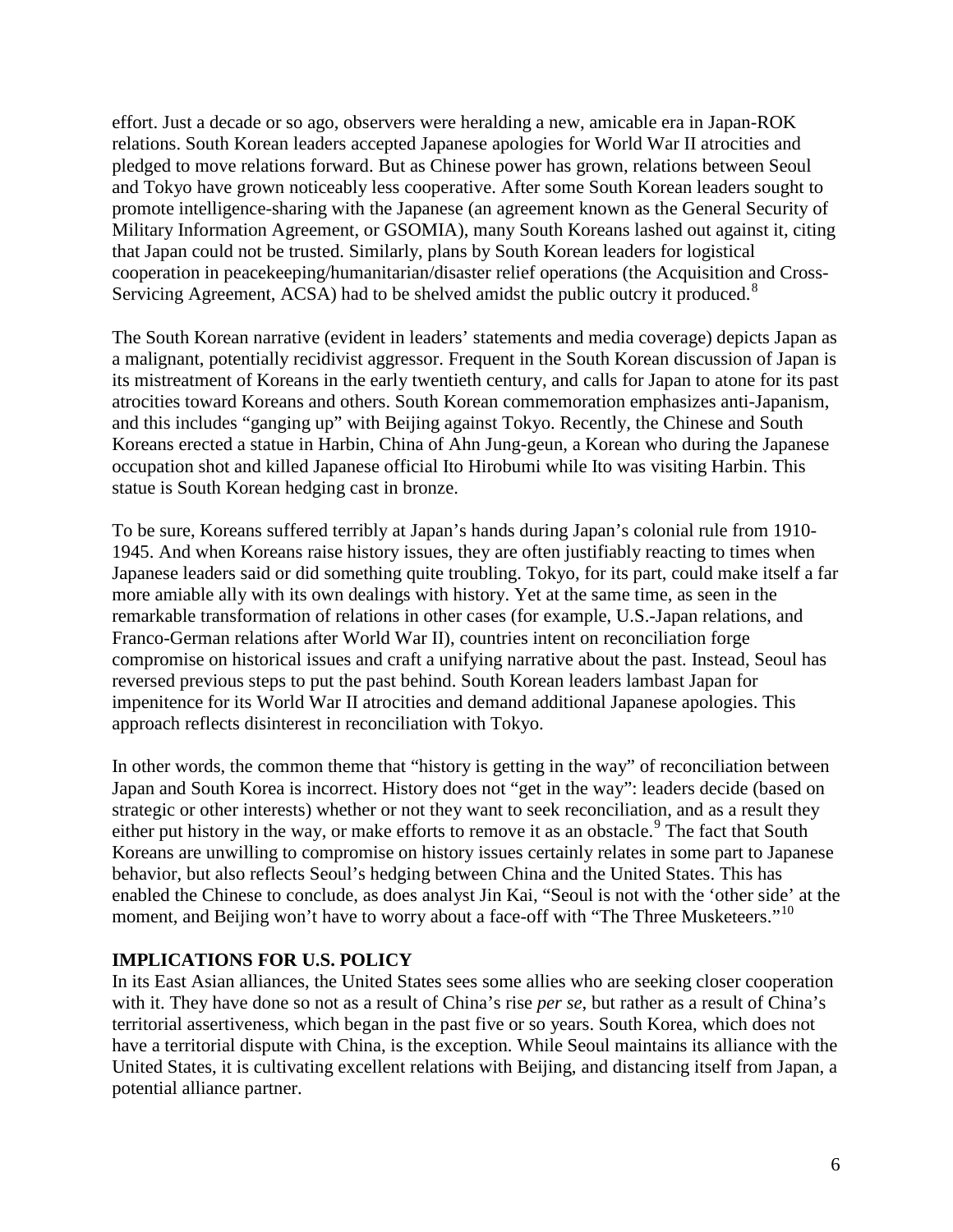What are the implications for U.S. policy? First, Seoul's hedging shows us that South Koreans perceive divergence between its interests and those of the United States and Japan. This will likely fuel increased frustration on the U.S. side in coming years. Washington may seek more support in countering Chinese power and influence than Seoul will be willing to extend.

In future years, Washington would be wise to proceed with a soft touch regarding its South Korean ally. At this early stage—in which U.S.-China competition remains at low levels, and may possibly never fully develop—there is nothing to be gained from forcing South Korea to "choose" between Beijing and Washington. The current iciness in Korea-Japan ties may be in large part due to the particular government in power in Seoul; the ROK may grow warmer toward Japan under a different leader. Additionally, Washington should understand that Beijing's policies have pushed other countries closer to the United States, and in the future it may [i](#page-6-0)n fact do the same with respect to Seoul.<sup>i</sup>

A second implication of this analysis relates to those allies that have moved closer. Washington should not take for granted the recent closeness in U.S. alliance relations with Australia, Japan, and the Philippines. Their drift toward the United States was not an inevitable reaction to China's increased power, but rather a reaction to Chinese behavior—which could change. Beijing has already shifted from a more reassuring, accommodating posture in the late 1990s~2000s (its period of "smile diplomacy") to a more hawkish posture. Beijing may begin to recognize the costs of its assertive diplomacy and may tactically moderate its policy to appear less threatening to U.S. partners. This would return the United States back to the period in which its allies were less committed than they are today.

Observers may be tempted to draw the conclusion that precisely because the United States should not take its partners for granted, it must be particularly solicitous of their needs and interests. Indeed, some have argued that Washington should more clearly state its support for its allies in their island disputes vis-à-vis China: in order to assuage possible abandonment fears and to maintain strong alliances. As one U.S. official put it, "If all we have are diplomatic response[s] when China is creating new facts on the ground/in the sea/air, this will continue to erode U.S. credibility with allies and partners." Similarly, "It is time," argues another analyst, "for tighter security relations and clearer commitments to Japan and other allies like the Philippines that are now under pressure from Beijing. If the administration maintains a cool distance in hopes it will prevent escalation, the result will be more hedging by America's allies…." $11$ 

These analysts are correct in the sense that—because of its alliance commitments—Washington will be perceived, by its allies and by the world, as obliged to come to the aid of these countries if China uses force against them over disputed territory. More broadly, these analysts are also correct that the credibility of American security guarantees is vital: without it, American threats and promises will not be believed.

<span id="page-6-0"></span><sup>&</sup>lt;sup>i</sup> The two countries share key potential areas of dispute, including perceived Chinese coddling of North Korea, and a potential territorial designs by China on what some argue is historic Chinese territory within Korea (the Kingdom of Koguryo).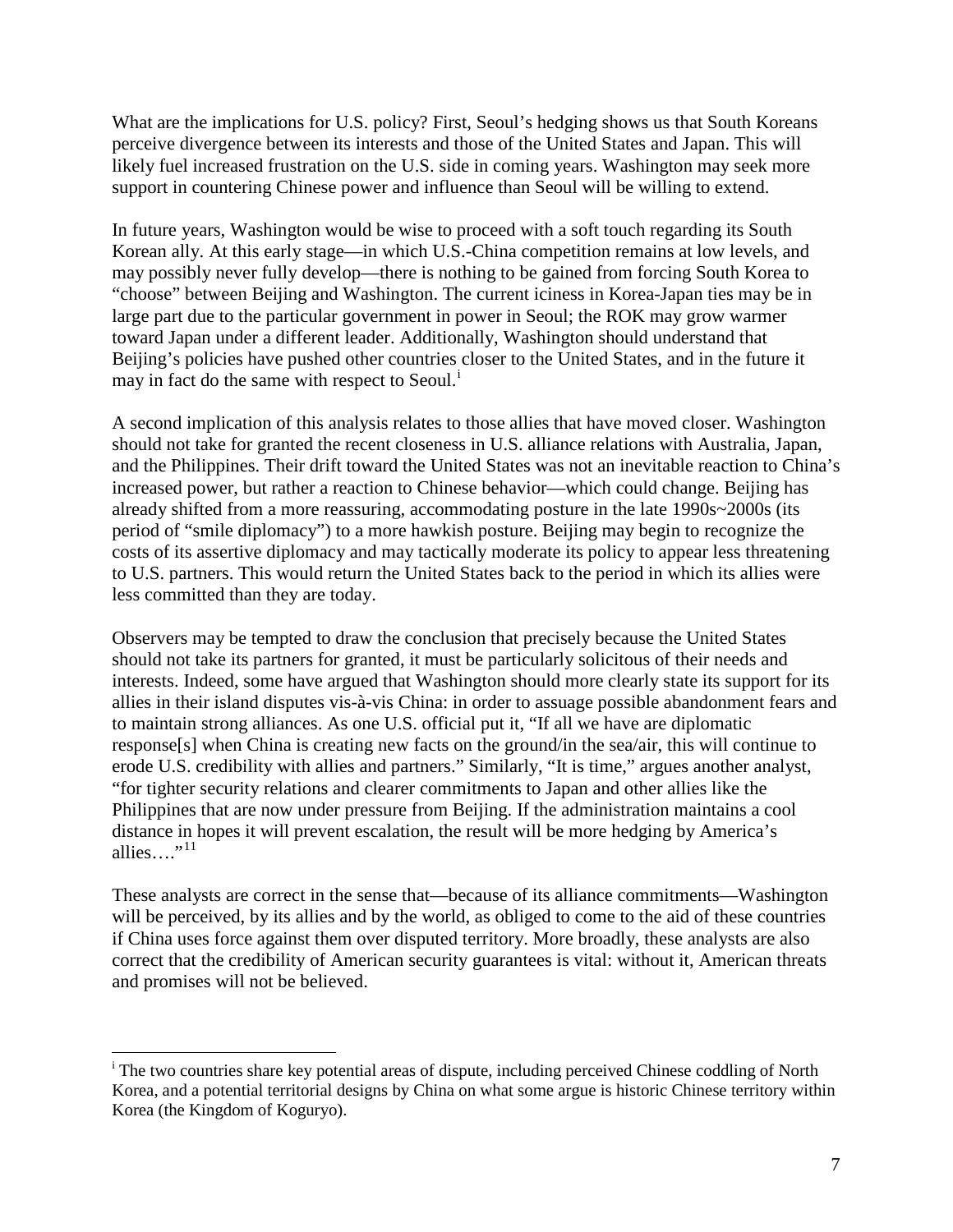At the same time, a blank American check to its allies would be ill advised, given the entrapment risk and given the stakes. Although the United States has many overlapping interests with its allies (indeed, more so than perhaps ever before), these interests are not perfectly aligned.

For example, while the United States and Japan have very strong overlapping interests regarding China's rise, their interests diverge over the Senkaku/Diaoyu islands. Tokyo considers them Japanese territory, and views Chinese dominance in the area as unacceptably menacing to Okinawa and the Ryukyu islands. By contrast, Washington takes no position with respect to the islands' sovereignty.<sup>[ii](#page-7-0)</sup> The United States has no direct strategic interest in who owns the tiny, uninhabited islands. The prospect that this issue might trigger a crisis or war with China – a major economic partner and a nuclear-armed power—is a horrifying one.

America's Asian alliances are based on real, important, and shared interests, and these alliances entail the United States accepting tremendous risk. As such, these alliances need to be built on genuine interests and values. The United States does not want to confront China in dangerous crises over issues in which it perceives little actual strategic interest.

# **LESSONS FOR ALLIANCE MANAGEMENT FROM BERLIN**

In future years, the United States should expect more frequent Chinese efforts to increase its presence in, and control of, disputed areas. Through "salami-tactics," Beijing will attempt to raise the costs to the United States and its allies of operating there, and to win small symbolic victories to create a sense of Chinese legitimacy and authority. In the South China Sea, Beijing has engaged in a pattern of testing, probing, and seeking to change "facts on the ground."

With increased patrols, and with its declaration of an ADIZ, Beijing is adopting the same tactics in the East China Sea. As Deputy Secretary of State William Burns said during a visit to Beijing, China has been engaging in "an unprecedented spike in recent activity"; he lamented China's "growing incremental pattern of efforts" to assert control.<sup>[12](#page-9-11)</sup> In coming years, China will likely seek to drive a wedge between the United States and Japan as it attempts to "change the facts on the ground" in the East China Sea.

As they react to future disputes, and manage alliance relations, the United States and its partners should look to the instructive case of NATO in Cold War Berlin. In the late 1950s and early 1960s, the Soviets and their East German allies repeatedly sought to squeeze and restrict NATO access to the autobahns that connected West Germany to the isolated city of West Berlin within the East. The West Germans saw in these actions dire threats to West Berlin and to the West German state. They suggested repeatedly that the issue at hand was one of extraordinary import, which challenged NATO credibility and the value of the NATO alliance.

At one point the Soviets demanded that NATO convoys present documents to be stamped by East German (rather than Soviet) border guards. Bonn decried this as unacceptable political recognition of East Germany (one of its core concerns); many West Germans, supported by some U.S. foreign policy officials, declared that this issue was central to NATO credibility in West

<span id="page-7-0"></span><sup>&</sup>lt;sup>ii</sup> The U.S. position is that the areas are currently "administered" by Japan, and as such fall under the auspices of the U.S.-Japan security treaty.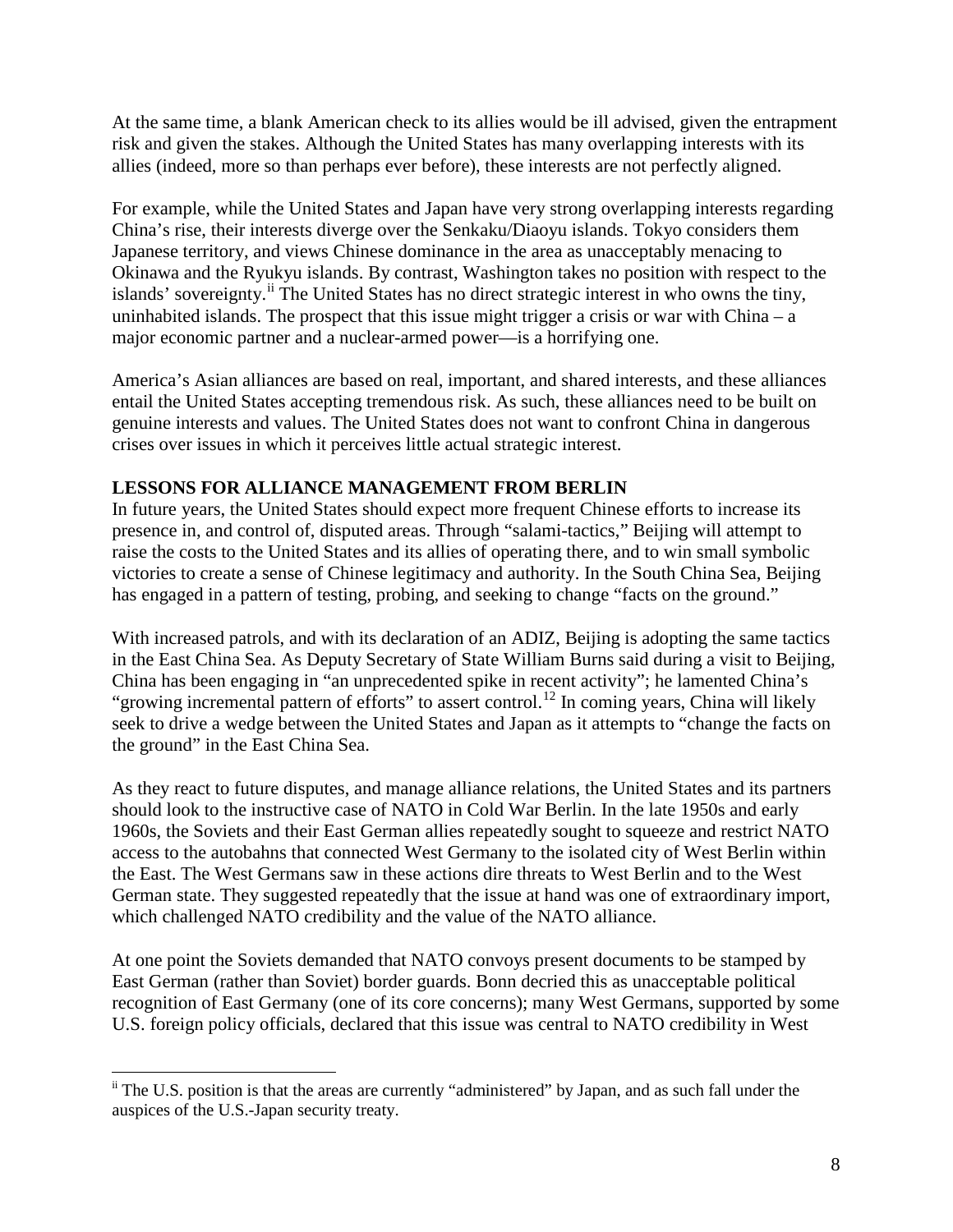German eyes, and that the United States must take a firm stance—to the point of risking what would have been a nuclear war.

After many intra-alliance disputes, over multiple crises prompted by the Soviets, the United States chose to define the issue differently. The John F. Kennedy administration decided, as one official commented, that the United States was "not prepared to risk war over rubber stamps." President Kennedy declared that the core issues at stake—shared by West Germany and the rest of NATO—were "our presence in Berlin, and our access to Berlin."[13](#page-9-12) Whether the Soviets wanted to stamp paperwork with red or blue or purple stamps, in triplicate or in duplicate, or if they wanted Soviet, East German, or Hungarian guards to stamp them, was beside the point and was not worth risking a nuclear war over.

The Kennedy administration thus distinguished between core issues to West Germany and NATO, versus issues that (though cared about by West Germany) were largely symbolic to other NATO members. This created a foundation for a much stronger alliance: one in which members actually believed that their partners would fight if necessary, because the alliance was focused on issues of shared critical concern, rather than on issues of importance to only one side.

Today the United States and its allies need to come to a similar set of understandings in East Asia. To Japan and other U.S. allies, the issue of sovereignty over disputed islands is very important; the challenge facing the United States and its partners is to identify what are the core issues regarding those disputes in which the allies share a strong interest—versus what are the "rubber stamps": issues that one partner might prefer a stronger stance over, but the other partner views as outside the shared interest.

Discerning between these issues is the key challenge for U.S. alliance management. For in future disputes, the Japanese (like the West Germans) will pressure Washington for solidarity. They will be joined by voices declaring that the United States must stand with Tokyo or risk a devastating loss of credibility in allies' eyes across the globe; they will be joined by Japan experts explaining how vital the issue is to Tokyo. Sometimes these analysts will be right (when it's core issues at stake); but sometimes the issue will be akin to rubber stamps: over which a hawkish U.S. policy would be too dangerous given the U.S. interest. In Berlin, as the Kennedy administration formulated it, the core issues were "presence and access." Determining what are the core issues in island disputes, that the United States and its allies share an interest in defending, is the key challenge for U.S. alliance management in East Asia.

<sup>&</sup>lt;sup>1</sup> Alastair Iain Johnston, "How New and Assertive is China's New Assertiveness?" *International Security*, Vol. 37, No. 4 (Spring 2013), p. 46.  $\frac{1}{1}$ 

<sup>2</sup> Stephen Walt, *The Origin of Alliances* (Ithaca, NY: Cornell University Press, 1987).

<sup>3</sup> Robert Haddick, "Salami Slicing in the South China Sea," *Foreign Policy*, August 3, 2012.

<sup>4</sup> Helene Cooper, "In Japan's Drill with the U.S., a Message for Beijing," *New York Times*, February 22, 2014.